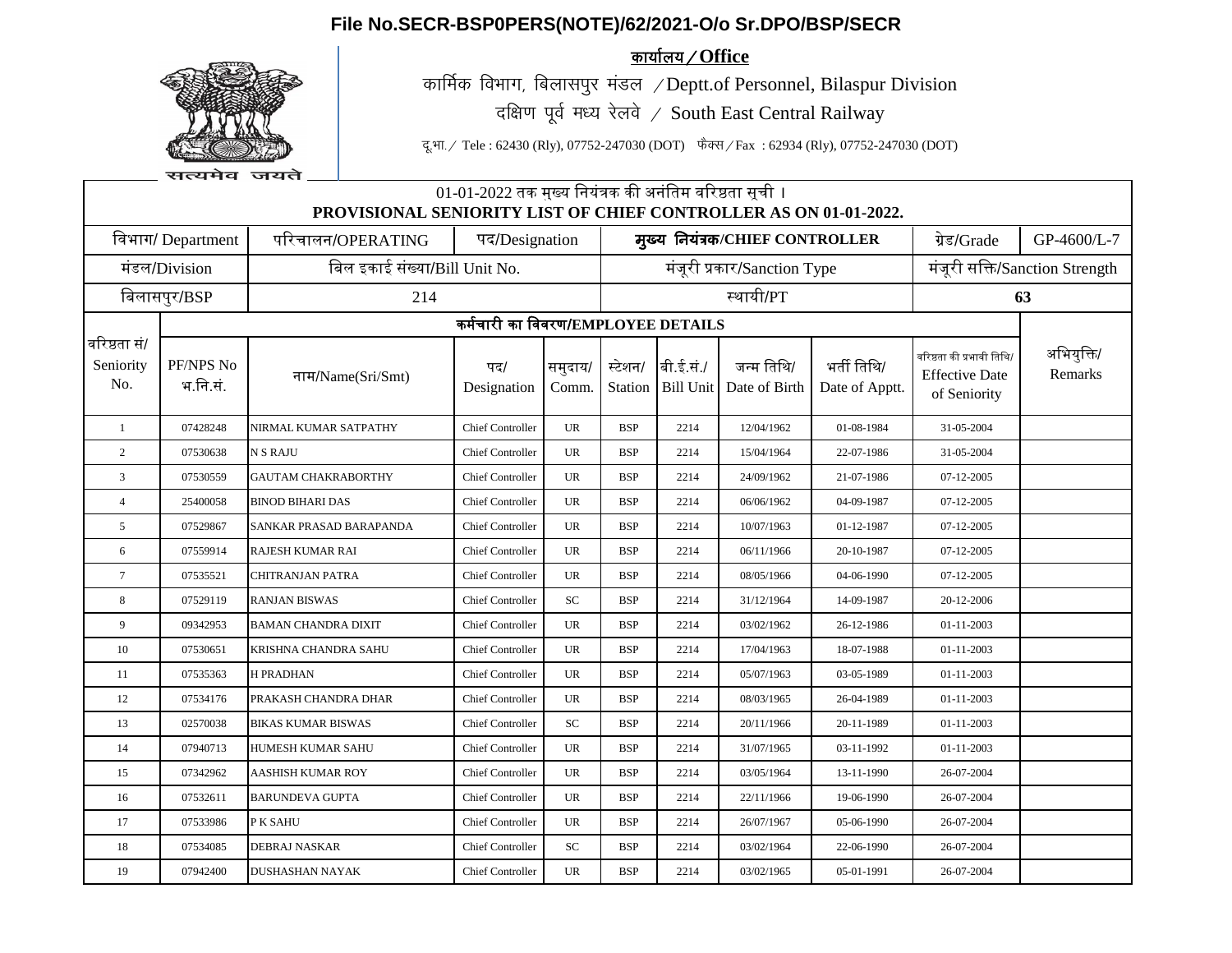## PF/NPS No भ.नि.सं. नाम/Name(Sri/Smt) पद/ Designation समुदाय/ Comm. स्टेशन/ Station Bill Unit बी.ई.स./ ं जन्म निनि/ Date of Birth भर्ती तिथि/ Date of Apptt. वररष्ठिा की प्रभावी निनि/ Effective Date of Seniority कममचारी का नववरण/**EMPLOYEE DETAILS** अनभयुनि/ Remarks वरिष्ठता सं/ Seniority No. 20 07561672 SANTOSH KUMAR RANA Chief Controller UR BSP 2214 27/07/1968 22-06-1993 26-07-2004 21 07523592 PADMA CHARAN BARIK Chief Controller UR BSP 2214 25/03/1963 20-08-1984 25-07-2005 22 07534024 AJAY KUMAR SWAIN Chief Controller UR BSP 2214 10/06/1964 05-06-1990 25-07-2005 23 07940269 JADUNATH MOHLIK Chief Controller SC BSP 2214 02/02/1969 03-06-1993 25-07-2005 24 07534073 PRANAB KUMAR SINGH Chief Controller UR BSP 2214 02/07/1965 13-11-1990 10-08-2005 25 07559306 MOHAMMAD INAMUL HAQUE Chief Controller UR BSP 2214 18/06/1964 17-12-1990 10-08-2005 26 07559422 NARENDRA KUMAR TIWARI Chief Controller UR BSP 2214 01/01/1966 09-01-1991 10-08-2005 27 07940683 G.P.DASH Chief Controller UR BSP 2214 02/09/1968 22-06-1993 08/03/2007 MTDC/BSP 28 07941687 RABIN BHOWMICK Chief Controller UR BSP 2214 11/08/1965 15-09-1993 08/03/2007 -29 07949121 GEN RAM CHANDRA Chief Controller UR BSP 2214 02/02/1967 02-02-1994 08/03/2007 --30 02554320 VIJAY KRISHNA BAPAT Chief Controller UR BSP 2214 27/11/1967 13-08-1990 08/03/2007 - 31 08077824 SUKUMAR MONDAL Chief Controller SC BSP 2214 01/04/1967 04-03-1996 08/03/2007 -32 07944330 V K TIWARI Chief Controller UR BSP 2214 28/10/1973 23-08-1995 11-12-2008 -33 07946144 R B SINGH Chief Controller ST BSP 2214 15/11/1970 19-07-1996 11-12-2008 -34 07952727 PRASANTA BEHERA Chief Controller SC BSP 2214 20/01/1971 08-11-1999 11-12-2008 -35 07950494 MANOJ KUMAR SINGH Chief Controller UR BSP 2214 07/06/1968 08-01-1998 04/02/2010 - 36 07953320 KUMAR SUSHITABH | Chief Controller | OBC | BSP | 2214 | 03/02/1974 | 20-12-2000 | 26-11-2010 | CVI/SDGM 37 07953094 SANTOSH KUMAR Chief Controller OBC BSP 2214 15/01/1976 23-01-2001 30-11-2011 -38 09AB0489 DAVENDRA KUMAR Chief Controller SC BSP 2214 30/06/1979 06-01-2009 21-05-2013 39 04718586 SUDHIR KUMAR DUNGDUNG Chief Controller ST BSP 2214 03/05/1971 17-10-2003 21-05-2013 - 40 07949613 DHARMENDRA KUMAR Chief Controller UR BSP 2214 02/01/1975 20-03-1998 01/11/2013 - 41 07952569 RAKESH KUMAR SHARMA Chief Controller UR BSP 2214 01/07/1978 21-02-2000 01/11/2013 HQ/CHC 42 07559770 R.P.MUKHARJEE Chief Controller UR BSP 2214 25/12/1969 17-01-1992 01/11/2013 - 43 09770288 VIKAS KUMAR SINHA Chief Controller UR BSP 2214 02/11/1974 20-12-2000 01/11/2013 <mark>Work Study Insp/SDGM</mark> 44 07953306 RAJESH KUMAR SINHA Chief Controller UR BSP 2103 15/11/1972 20-12-2000 01/11/2013 Safety Counsellor 45 09771499 DEEPAK KUMAR BAGHEL Chief Controller SC BSP 2214 31/12/1975 02-07-2001 01/11/2013 - 46 09772832 PREM SHANKAR SRIVASTAVA Chief Controller UR BSP 2214 01/07/1970 20-12-2000 22/07/2015 47 06LB0543 ASHISH KUMAR GUPTA Chief Controller UR BSP 2214 01/04/1980 10-01-2006 22/07/2015 48 07OI0174 VIJAY SINGH Chief Controller SC BSP 2214 03/08/1982 21-03-2007 22/07/2015 49 07AB0918 KAUSHAL KISHOR PRASAD SINGH Chief Controller OBC BSP 2214 01/10/1981 06-07-2007 21-12-2015

## **File No.SECR-BSP0PERS(NOTE)/62/2021-O/o Sr.DPO/BSP/SECR**